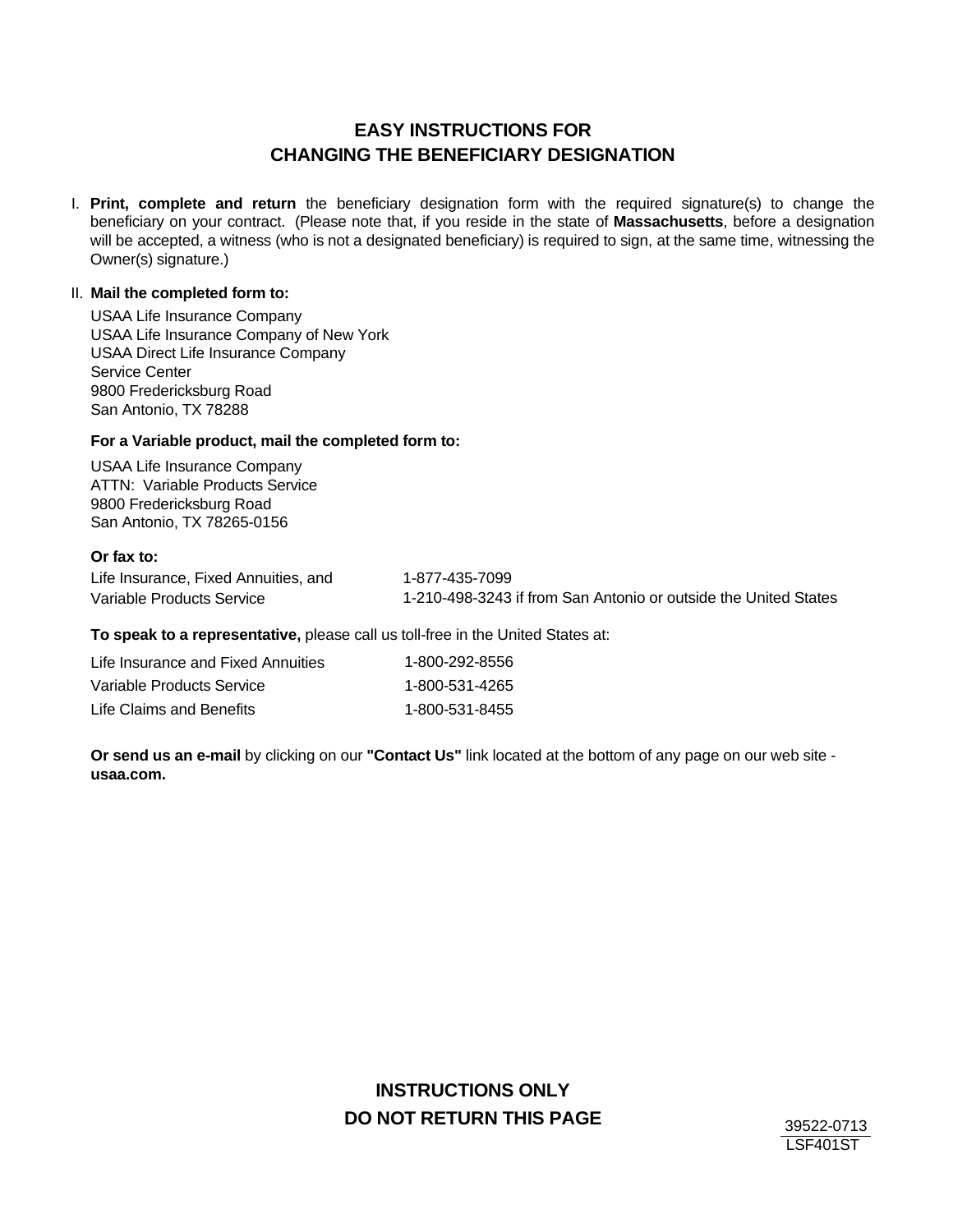

# **BENEFICIARY DESIGNATION**

### **This designation applies to the following contract(s) and type(s):**

|                                                                        | Insured/Annuitant                                                                                                                                   |  |             |                                                        |                                                                               | <b>USAA Number</b>                |                                                                                       |                                                                                                       |             |
|------------------------------------------------------------------------|-----------------------------------------------------------------------------------------------------------------------------------------------------|--|-------------|--------------------------------------------------------|-------------------------------------------------------------------------------|-----------------------------------|---------------------------------------------------------------------------------------|-------------------------------------------------------------------------------------------------------|-------------|
|                                                                        | Contract Number (base policy)                                                                                                                       |  |             |                                                        |                                                                               |                                   |                                                                                       | $\Box$ Life $\Box$ Variable Universal Life $\Box$ Variable Annuity $\Box$ Fixed Annuity $\Box$ Other* |             |
|                                                                        | Insured/Annuitant<br>Contract Number (base policy)                                                                                                  |  |             |                                                        |                                                                               | <b>USAA Number</b>                |                                                                                       | $\Box$ Life $\Box$ Variable Universal Life $\Box$ Variable Annuity $\Box$ Fixed Annuity $\Box$ Other* |             |
|                                                                        | Insured/Annuitant                                                                                                                                   |  |             |                                                        |                                                                               | <b>USAA Number</b>                |                                                                                       | $\Box$ Life $\Box$ Variable Universal Life $\Box$ Variable Annuity $\Box$ Fixed Annuity $\Box$ Other* |             |
|                                                                        | Contract Number (base policy)<br>*If "Other" is a rider or benefit associated with the base policy, please specify in "Special Instructions" below. |  |             |                                                        |                                                                               |                                   |                                                                                       |                                                                                                       |             |
|                                                                        |                                                                                                                                                     |  |             |                                                        |                                                                               |                                   |                                                                                       |                                                                                                       |             |
|                                                                        |                                                                                                                                                     |  |             |                                                        |                                                                               |                                   |                                                                                       |                                                                                                       |             |
| C=Contingent<br>P=Primary<br>$\rm \overline{o}$                        | NAME(S) & SSN**<br>AMT<br>or Tax ID#**<br>or<br>(TRUST, entity)<br>%                                                                                |  |             | or<br>OF TRUST<br>OF BIRTH<br>DATE <sup></sup><br>DATE | <b>RELATION TO</b><br><b>INSURED/ANNUITANT</b><br>or<br><b>GRANTOR'S NAME</b> |                                   | <b>ADDRESS &amp; PHONE NUMBER</b><br>or<br><b>NAME &amp; ADDRESS</b><br>OF TRUSTEE(S) |                                                                                                       |             |
|                                                                        |                                                                                                                                                     |  |             |                                                        |                                                                               |                                   |                                                                                       |                                                                                                       |             |
|                                                                        |                                                                                                                                                     |  |             |                                                        |                                                                               |                                   |                                                                                       |                                                                                                       |             |
|                                                                        |                                                                                                                                                     |  |             |                                                        |                                                                               |                                   |                                                                                       |                                                                                                       |             |
|                                                                        |                                                                                                                                                     |  |             |                                                        |                                                                               |                                   |                                                                                       |                                                                                                       |             |
|                                                                        | ** SSN/TIN REQUIRED                                                                                                                                 |  |             |                                                        |                                                                               |                                   |                                                                                       |                                                                                                       |             |
|                                                                        | SIGNATURE OF CONTRACT OWNER                                                                                                                         |  |             | <b>DATE</b>                                            |                                                                               | SIGNATURE OF JOINT OWNER (if any) |                                                                                       |                                                                                                       | <b>DATE</b> |
| <b>SIGNATURE</b><br>OF (if TSA/ORP annuity subject to ERISA)<br>SPOUSE |                                                                                                                                                     |  | <b>DATE</b> |                                                        | or COLLATERAL ASSIGNEE (if any)                                               |                                   | SIGNATURE OF IRREVOCABLE BENEFICIARY                                                  | <b>DATE</b>                                                                                           |             |

SIGNATURE OF WITNESS, NOT A NAMED BENEFICIARY DATE (**For MA Residents ONLY,** see instructions section, #10.)

# **COMPLETE AND RETURN**

**USAA LIFE INSURANCE COMPANY** 9800 Fredericksburg Road San Antonio, Texas 78288 **USAA LIFE INSURANCE COMPANY of NEW YORK** Service Center 9800 Fredericksburg Road San Antonio, Texas 78288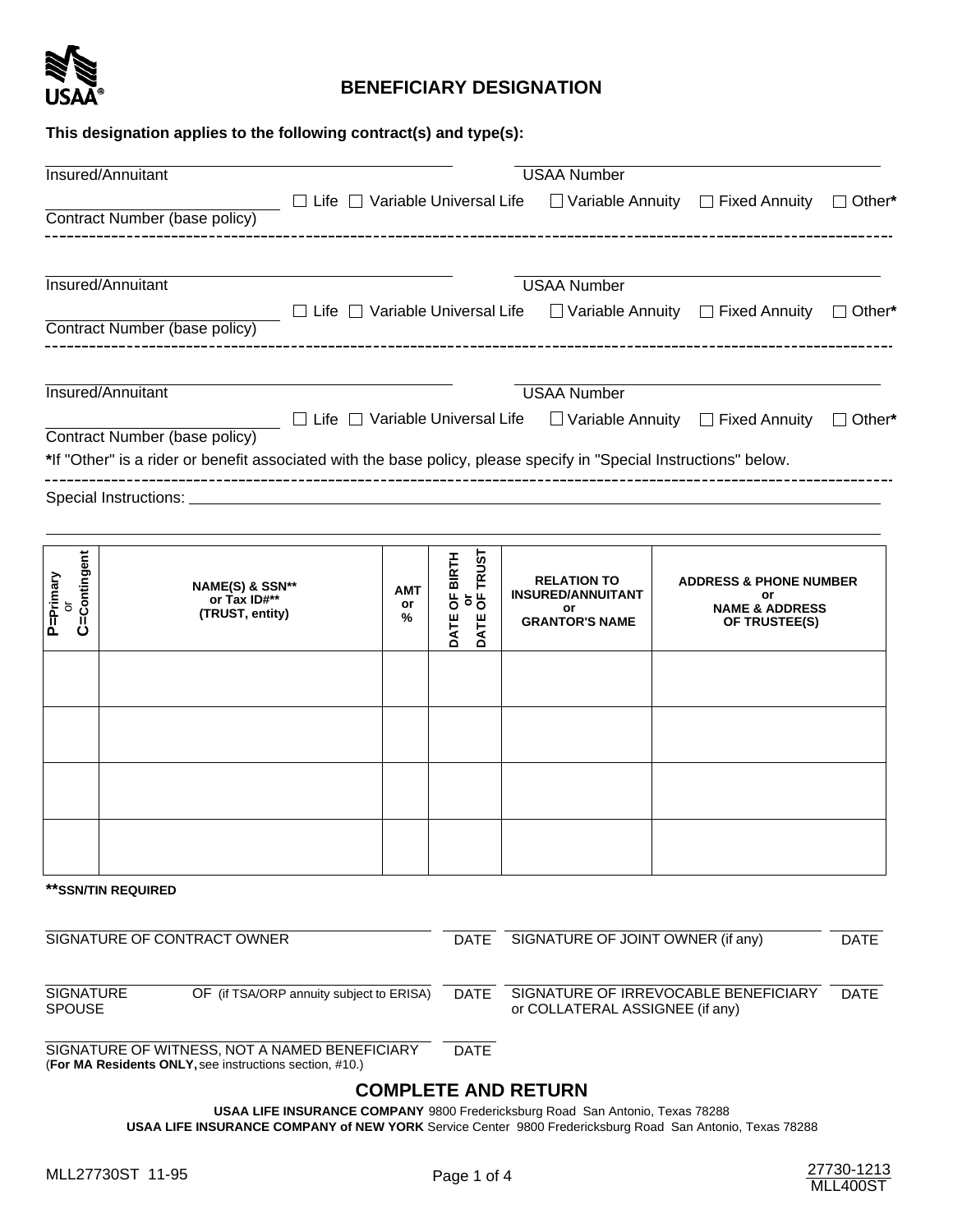# **USE THIS PAGE IF ADDITIONAL SPACE IS NEEDED TO PROVIDE YOUR BENEFICIARY DESIGNATION**

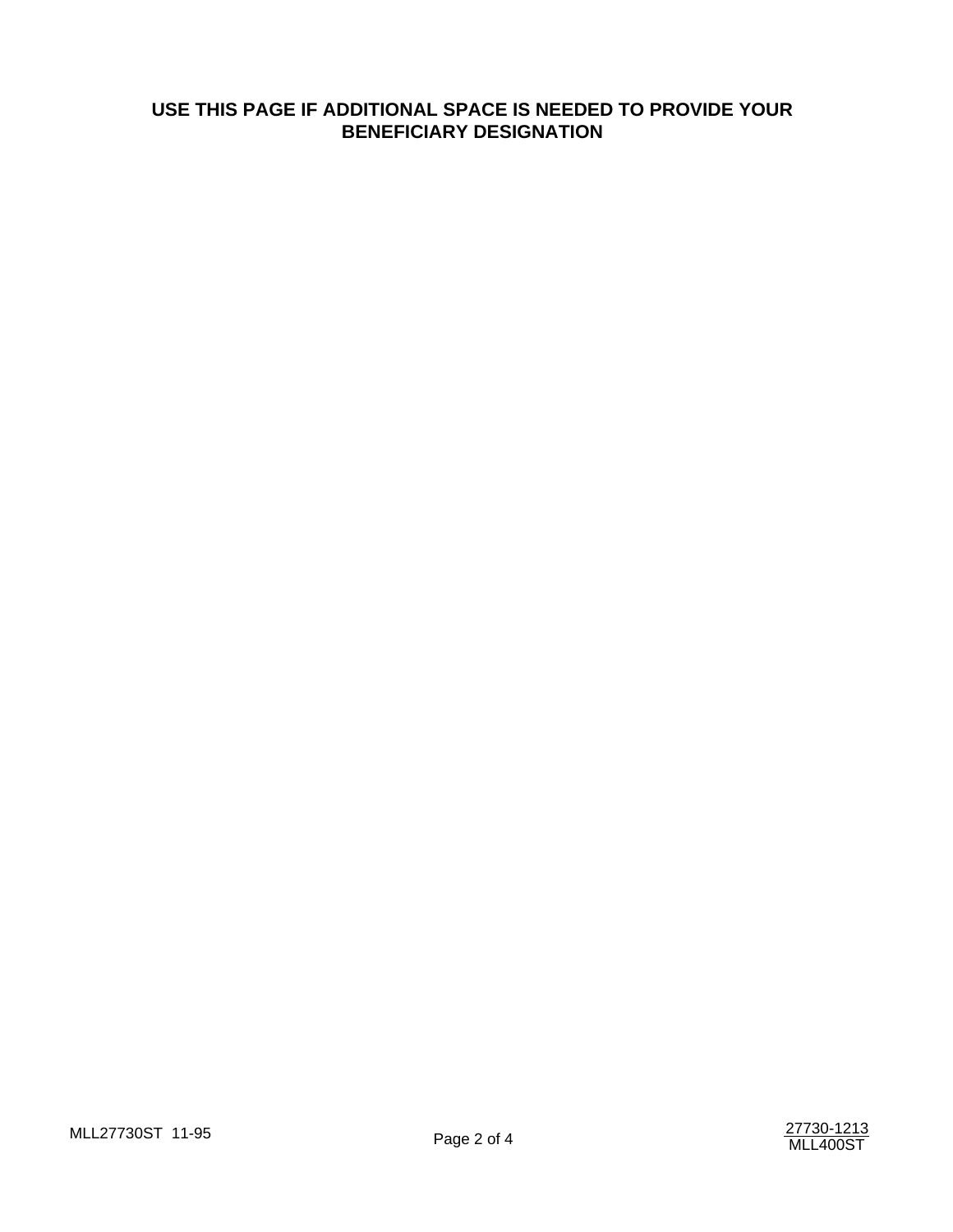### **NAMING A BENEFICIARY IMPORTANT INFORMATION AND INSTRUCTIONS**

**Both USAA Life Insurance Company and USAA Life Insurance Company of New York are referred to as USAA Life in this form. As a life insurance, annuity or special interest contract owner, you should be aware that any beneficiary you designate should have an insurable interest\* on the life of the insured/annuitant. Contract owners are urged to consult their own competent legal and/or tax advisors to verify impact of the laws in their own residence states when naming a beneficiary.**

\*Insurable interest - related by blood or marriage or having a business relationship; the person/entity to benefit from the contract proceeds may reasonably expect to benefit from the continuance of the life of insured and suffer a loss upon his/her premature death.

### **Beneficiaries may be named as:**

- **1. Primary** or first beneficiary receives priority in distribution of the death proceeds
- **Contingent** or second beneficiary generally receives death proceeds if the primary beneficiary predeceases **2.**  the insured/annuitant/owner.
- **3. Revocable** a revocable beneficiary is one which can be changed by the owner at any time.
- **4. Irrevocable -** an irrevocable beneficiary is one who has vested rights to the death benefit which CANNOT be cancelled without his/her written consent. The owner's rights are restricted. The owner must have the beneficiary's written consent to: change an irrevocable beneficiary, to borrow against this contract or exercise any option, right or privilege provided by the contract. This restriction includes the right to exercise any non-forfeiture option and the right to assign the contract as collateral.

### **5. Beneficiary for the basic policy**

**6. Beneficiary for a rider/benefit attached to the basic policy -** Owner may want policy proceeds to be paid out differently for a family rider, dependent child rider, child rider, other insured rider (OIR), etc.

### **NOTE:**

- **In the event of a divorce or annulment,** a revocable beneficiary designation in a contract owned by one spouse that names the other spouse as beneficiary may or may not be legally valid depending on applicable law. When marital status changes, contract owners are urged to consult their own competent legal and/or tax advisors to verify impact of the laws in their own residence states.
- **The naming of a minor as a direct beneficiary is discouraged.** Distributions of contract proceeds cannot be made directly to minors; a court-appointed custodian or guardian will be required if the contract owner does not specify a trust or custodial arrangement. This could require the minor's custodian or guardian to incur expense. USAA Life has no legal obligations after proceeds have been paid to the custodian or guardian, and has no control over how the payee uses the proceeds. You may choose to keep your beneficiary designation as stated. However, if you are not certain that will satisfy your needs, you might want to contact your attorney or financial advisor for guidance. Enclosed is a change of beneficiary form for you to complete and sign, should you wish to make any changes.

### **INSTRUCTIONS FOR FORM COMPLETION:**

- **1.** If you are the owner of multiple contracts with USAA Life,
	- **to make the exact same beneficiary designation for multiple contracts** (up to three), you may use this **a.** form. To specify the same beneficiary(ies) for additional contracts, a separate form(s) must be submitted.
	- **to name different beneficiary(ies) for individual contracts**, you must submit a separate BENEFICIARY **b.** DESIGNATION form or written request for each unique designation.
- **1.1** If your contract has **joint owners**, we require each owner's signature.
	- **2. To name a Beneficiary**, you must provide each individual's:
		- **a.** Full Name **d.** Social Security Number<br>**b.** Address **e.** Date of Birth
		- **e.** Date of Birth
		- **c.** Phone Number **f.** Relationship to the Insured/Annuitant
	- **To name more than one individual** as a Beneficiary, in addition to the information required above, please also **3.** indicate how the proceeds should be divided. Example

|                      | <b>BENEFICIARY:</b>                                           | <b>AMOUNT:</b> | <b>DATE OF BIRTH:</b> | <b>RELATIONSHIP:</b> | <b>ADDRESS &amp; PHONE NUMBER:</b>                 |  |  |
|----------------------|---------------------------------------------------------------|----------------|-----------------------|----------------------|----------------------------------------------------|--|--|
| - P                  | John Doe                                                      | <b>50%</b>     | 12/25/1970            | Son                  | 123 Main Street<br>Anytown, ST ZIP                 |  |  |
| . P                  | SSN# 123-45-6789<br><b>Mary Doe Smith</b><br>SSN# 135-79-1100 | 50%            | 01/01/1980            | <b>Daughter</b>      | (210) 123-4567<br>10000 Uptown<br>Big City, ST ZIP |  |  |
|                      |                                                               |                |                       |                      | (210) 123-4567                                     |  |  |
| INSTRI ICTIONS ONI V |                                                               |                |                       |                      |                                                    |  |  |

# **DO NOT RETURN THIS PAGE INSTRUCTIONS ONLY**